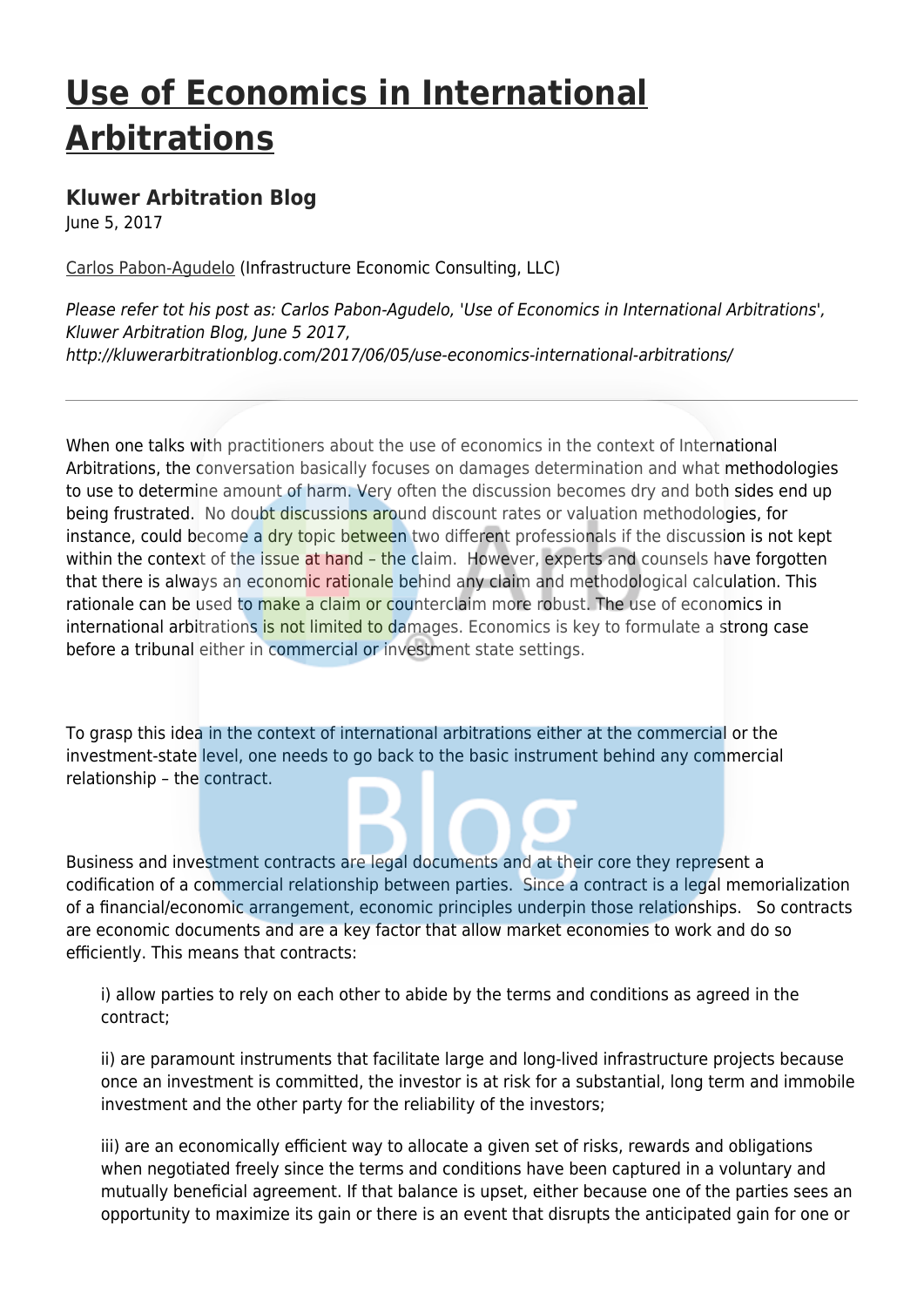both parties, then economic efficiency is lost.

Since economic principles underlie the contracting structure in either the basic agreement or any further amendments, the use of economics to interpret contracts is indispensable. Such economic interpretation must reflect the commercial and economic objectives and expectations of the parties when the contract was signed. In the context of international disputes, this means to analyze whether a claim, for instance, of contract breach or infeasibility is inconsistent with the initial commercial and economic principles explicitly or effectively agreed to by the parties. In addition, it means checking whether the balance of risks and rewards inherent in the contract has been maintained or has been altered, and the economic repercussions of any possible modification by the arbitrators.

So, economics is a fundamental input for counsel because it helps not only to determine damages, but also to understand and assess the principles surrounding a commercial relationship. By using economics as a tool, practitioners can formulate a well-structured case from the beginning; not limiting themselves to the breach of legal clauses but more importantly assessing the state of a commercial relationship and how it has been affected by an event or how it might be altered by an award.

The following war stories illustrate how the use of economics in the context of international arbitrations complements and supports the legal analysis and informs tribunals. I was a consulting expert in those cases.

The first story refers to a request for contract modification. Claimant's integrated gas/electricity project consisted of the monetization of fuel reserves by generating and transmitting the commodity to a market. Claimant argued that due to changes in market conditions of its commodity, contract royalties should be reduced. It also claimed that it was not treated fairly and that one of its integrated activates had been harmed due to paying high royalties.

The economic and commercial analysis undertaken brought to light several key facts:

i) the failure to link a contract modification request with the plain language terms in the contract;

ii) the development of unsupported market arguments to justify the renegotiation of the contract that were not in line with the reference markets agreed initially by the parties;

iii) the likely unbalancing of the risks and rewards established in the contract since the counterparty was not receiving any benefits from the proposed contract changes;

iv) the development of unfairness arguments that were not a precondition for contract reform; and

v) the flawed argument of contract infeasibility. Essentially, economic analysis showed that the claim had no valid basis and that any contract modification should only be based on the terms of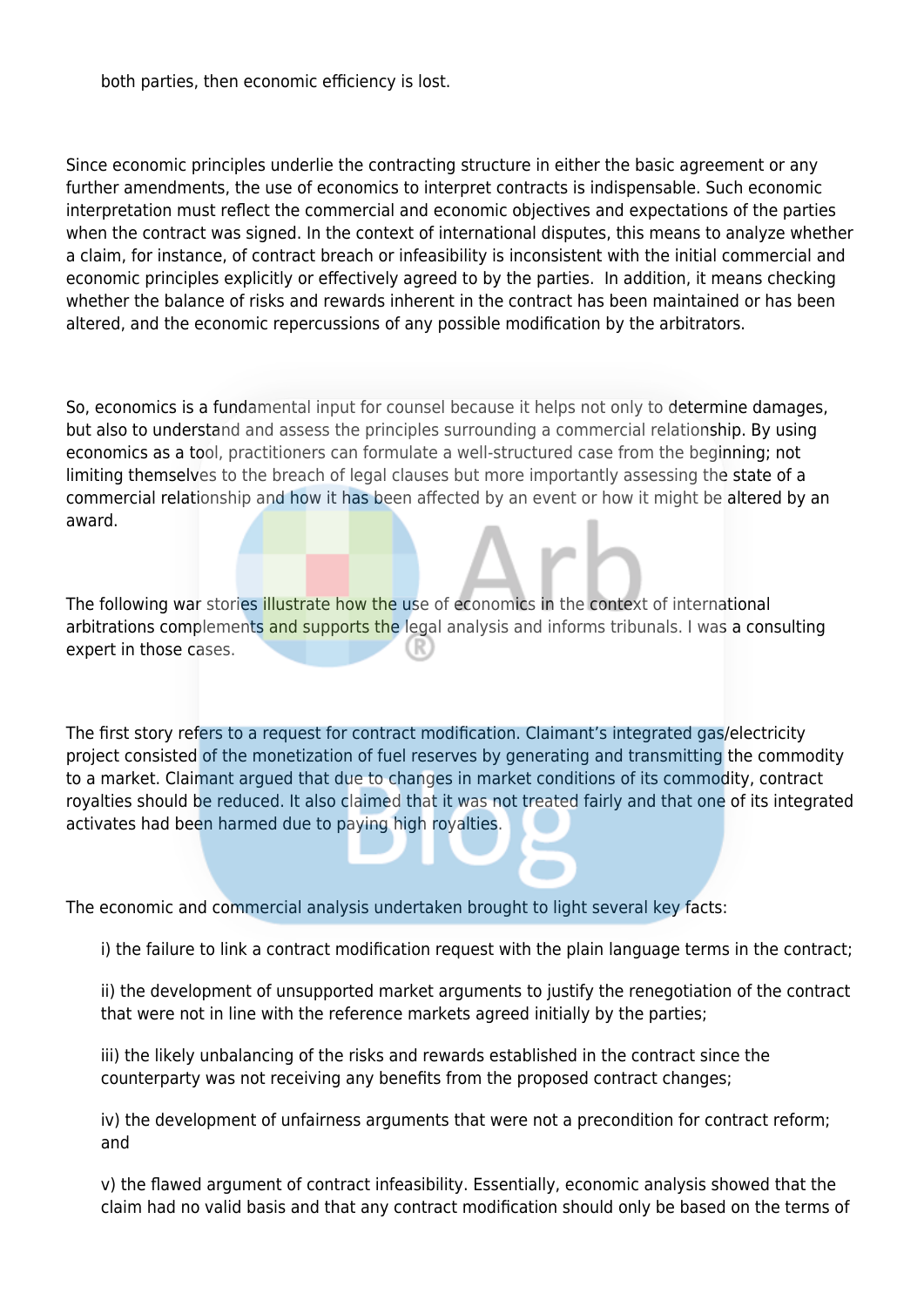the contract as agreed by both parties since there was no economic support for contract infeasibility.

The second story refers to a power distribution concessionaire in the South Asian market. Claimant argued that a "comfort letter" committed the international investor to fund power costs owed to an energy supplier. The economic analysis undertaken in this case showed several facts:

i) the misunderstanding and misapplication by government authorities of the fundamentals of a power sector reform, e.g. economic efficiency, competition, attraction of private investment and the opportunity to earn an adequate return, etc.;

ii) the failure of the government and regulatory agency to comply with its obligations, e.g. collection enforcement, payment of due bills, power theft reduction, etc.; and

iii) the misrepresentation that funding operating losses through equity contributions was a common business practice when the holding company had been structured to shield itself from those practices. Effectively, by using economic principles of utility regulation and market restructuring, it was noted to the tribunal that the claim was baseless and that failure to comply with economic fundamentals and basic utility regulation principles had financially encumbered the investor.

Finally, the third story is a commercial arbitration case that involved the purchase of a power and desalinization plant. The claim referred to a breach of warranties when the plant became nonoperational after the asset was acquired. Economic analysis was used in the case to:

i) assess historical and projected future financial information;

ii) determine damages based on lost profits and direct cost approaches;

iii) assess damages based on reading of the case facts; and

iv) assess the indirect effects of lost revenue and long plant shutdowns such as the ability to make further investment, and the negative impact on commercial relationships with  $3<sup>rd</sup>$  parties and off-takers. Again, by using economic principles the tribunal was informed about the economic and commercial implications that a breach of warranties had brought upon the investors and the need for compensation for the harm caused.

As the war stories above illustrate, economic analysis is a very important and valuable tool in the context of international disputes. It helps in understanding the underlying principles of a commercial relationship and assesses whether the allocation of responsibilities and rewards that originally was agreed by the parties has been affected. It also helps to determine alternatives to rebalance a contract if such a balance has been altered.

The use of economic principles in the context of commercial or investment-state arbitrations is not different as one can infer from the examples above. The principles are the same. The difference